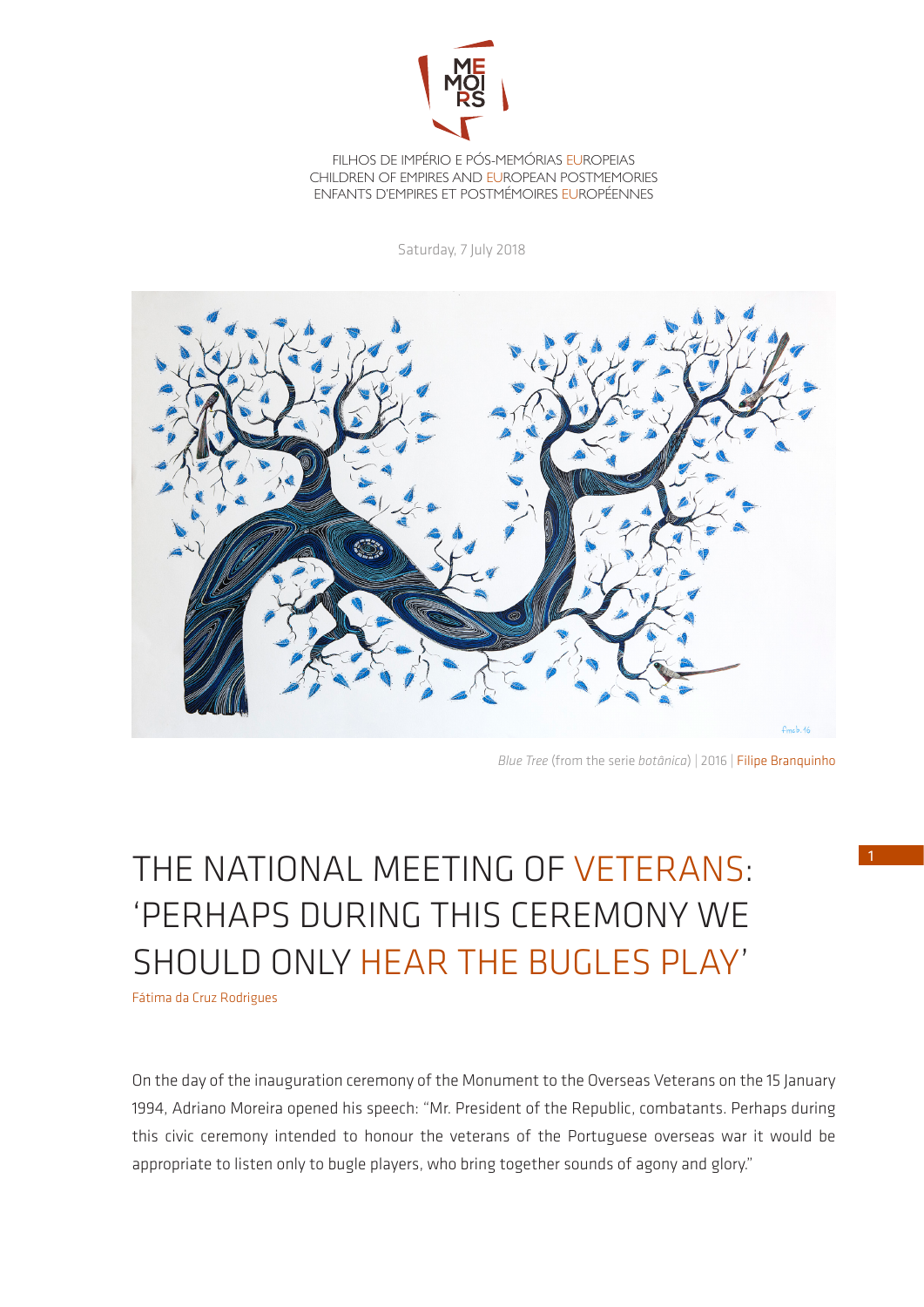

THE NATIONAL MEETING OF VETERANS: 'PERHAPS DURING THIS CEREMONY WE SHOULD ONLY HEAR THE BUGLES PLAY'

Since then, every year on the June 10, the National Meeting of Veterans takes place at the Monument. This meeting pays homage to the men who died fighting in Portugal's name. It is composed of an interfaith ceremony, speeches, parades, military demonstrations, a procession and the laying of flowers at the Monument and along of the memorial headstones that cover the *Bom Sucesso* Fort. The headstones were only unveiled in 2000.

This is a particular type of June 10. Its particularity derives not so much from being different from the other causes celebrated on this date, which is also Portugal Day, Camões Day and the Day of the Portuguese Communities, but from what this June 10 condenses. The meeting brings together, in a single place and time, a density and complexity of facts, narratives, practices, interactions and meanings that together represent much more than a ceremony honouring veterans. When read with an attention to the space, date and contexts in which it takes place, as well as its form and history, the meeting's complex web of meanings forces us to reflect on its significance in post-imperial Portugal.

Built twenty years after the end of the war, this monument was, according to the executive commission [in charge of the project,](http://www.ligacombatentes.org.pt/upload/forte_bom_sucesso/exp_permanentes/003.pdf) "built in honour of all those who fell whilst serving their country during the Overseas War (1961 to 1974)." The monument is intended to "1) represent an act of justice, in homage to those who served Portugal in the former overseas territories; 2) Effect a cultural and pedagogical exaltation of their love of Portugal; 3) Communicate, in a simple but lasting and public way, Portugal's recognition of all these veterans."

[General Altino de Magalhães - then President of the League of Veterans – underlined these associations](https://youtu.be/ijdf_HaCPCQ?t=5m31s)  [in his inauguration speech.](https://youtu.be/ijdf_HaCPCQ?t=5m31s) The site is also symbolically charged. The Belém Tower, a World Heritage Site since 1983, was, [according to UNESCO,](http://whc.unesco.org/en/list/263) "built to commemorate the expedition of Vasco da Gama, and recalls the great maritime discoveries that laid the foundations of the modern world." This symbolic freight is routinely evoked in the dozens of speeches that have been given there to exalt and to honour the veterans. [One of those speeches was given at the Monument's inauguration by Adriano Moreira,](https://youtu.be/ijdf_HaCPCQ?t=19m28s) Minister of the Overseas Territory in 1961, when the liberation war began in Angola. In it, he evoked a common trope about the Monument's situation " […] in this small sacred triangle of Portuguese soil. Up there on the hill is the chapel where the captains of the sea and of the war prayed and, following the line of the Tagus, there is the Belém Tower where men set off for the Indies. There is the Monastery they came back to, and here now is the Monument that befits those fought in the battle that put an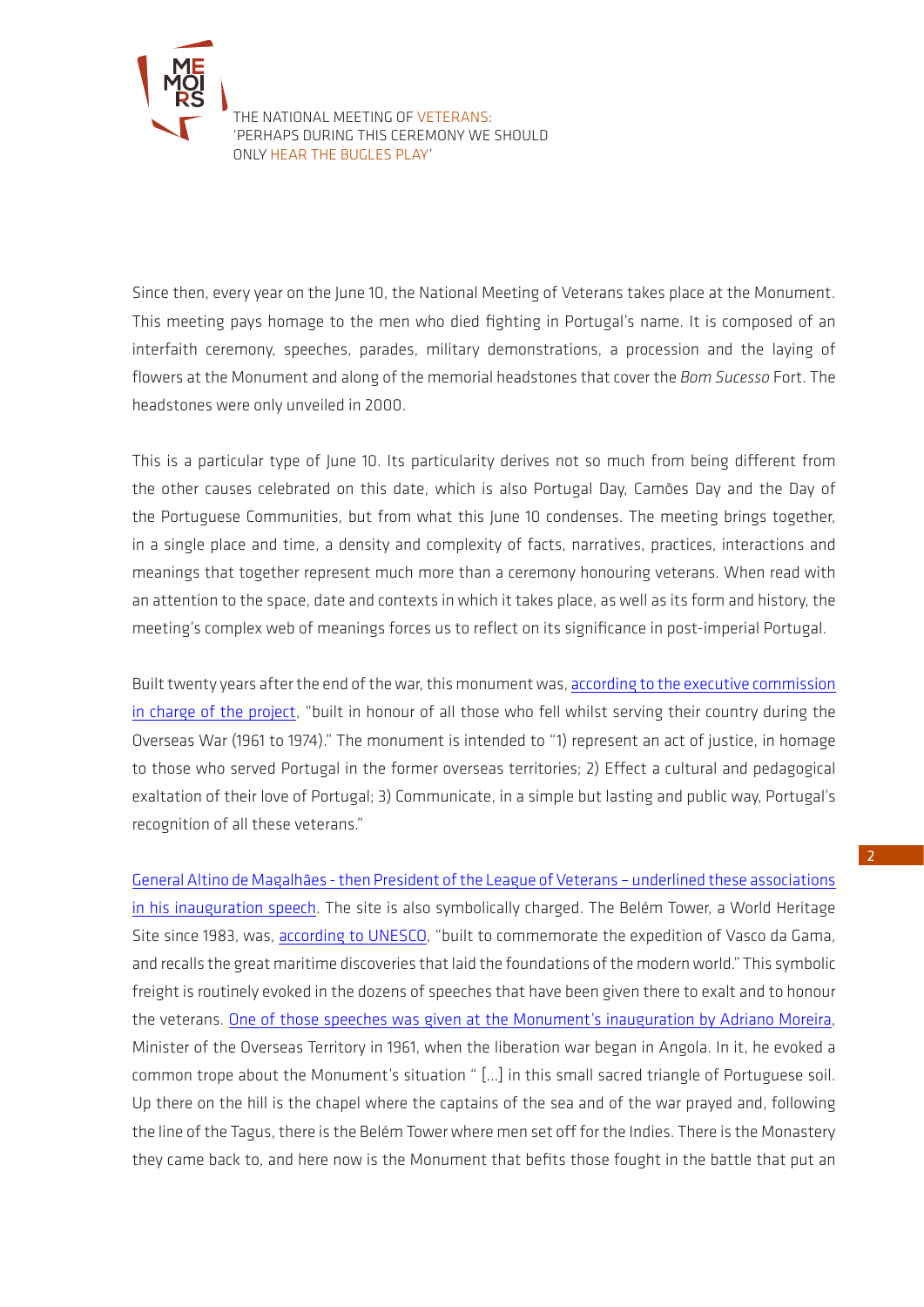

THE NATIONAL MEETING OF VETERANS: 'PERHAPS DURING THIS CEREMONY WE SHOULD ONLY HEAR THE BUGLES PLAY'

end to the Euro-world political system and that led all the powers of the European maritime front to call the legions back to Rome."

The Monument is, as such, associated with the narrative of 'Portugal of the Discoveries'.

[The Minister of Defence Fernando Nogueira made this connection explicitly at its inauguration when](https://youtu.be/ijdf_HaCPCQ?t=33m31s)  [he said](https://youtu.be/ijdf_HaCPCQ?t=33m31s): "our history and our collective destiny as a nation have long marked this place as a point of departure and arrival, as a point of separation and reunion. In this space [...] our collective memory touches the greatness of the universal vocation that characterizes us as a people and identifies us as a nation, with a multisecular dimension and with a force that few other places in Portuguese territory will ever know. From here heroes, sages and saints [...] who wrote striking pages in the book of Portugal's history departed. [...] ". After reinforcing the idea of a Portuguese cultural vocation for dialogue, exchange, meeting and solidarity, he added: "[...] we also made some mistakes in our universalist pilgrimage, but I dare say that our historical faults were smaller than others' and that in our humanistic posture we were, as a rule, beyond them. [...]. It is, therefore, only right that this is the place where the flame of the Fatherland will continue to remind everyone of the effort of those who, like the heroes, saints and sages of old, set out over the sea in the 60s and 70s to fight there under the symbol of the national flag [...]."

Celebrations that occur in this place, then, associate themselves and overlap with these narratives. Further, these meetings, which are unequivocally sites of homage to those who died in combat, at the same time manifest resentment, demands, contestation, confluence, negotiation, sharing and conflict between public, collective and private memories related directly or indirectly to the War.

We can see this in the reception of the President of the Republic Mário Soares' speech at Monument's inauguration. He began: "[...] honouring the dead who fell in the field in the service of the Fatherland." But heckles forced Soares to digress: "Those who cannot listen in silence to others are not democrats. The moral superiority of democracy consists in knowing how to listen to others even when we disagree with them." From then on, his speech was punctuated by arguments that sought to justify this homage that Portugal in general, and he in particular, had to render to the war dead. In his own words, it was not to be confused with "[...] the return to a spirit of nostalgia or to some revivalism that no longer makes sense. On the contrary, this is a tribute to the future, to give an example to Portuguese youth, an example of tolerance and an example of respect for our dead, for those who died overseas regardless